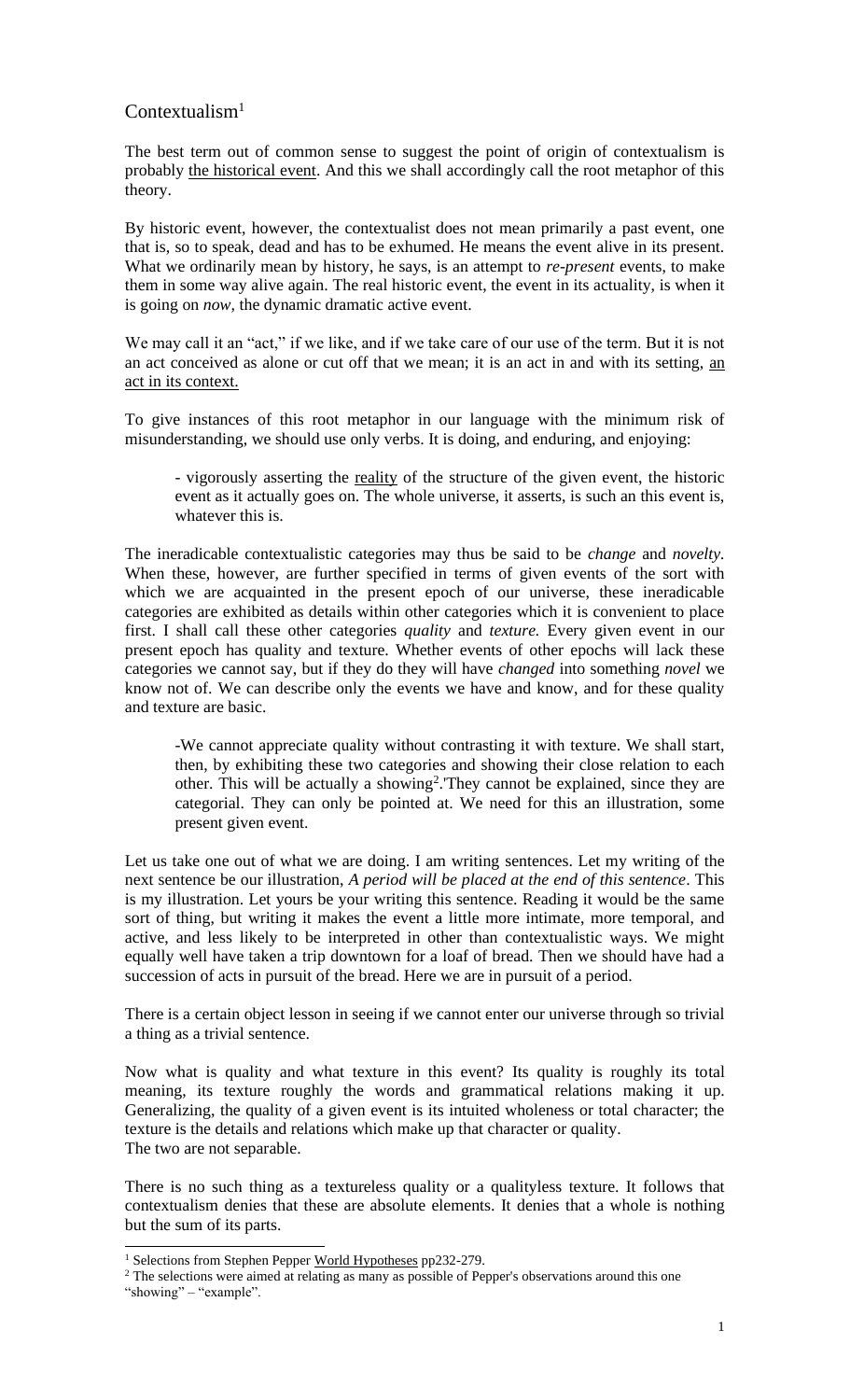A whole is something immanent in an event and is so intuited, intuited as the quality of that very event.

We intuit the character of a face as Jim's, Mary's, Eliza's, and later discriminate the features. We intuit the character of a melody as "Old Black Joe", "Tipperary", "Drink to Me Only with Thine Eyes", and afterward discriminate the tones and intervals.

These intuitions are of the qualities of these textures, and the textures are rarely noticed except when we do notice intently, and then it is the qualities that are not noticed. Qualities are most commonly in the focus of our attention but never (except for philosophic or aesthetic purposes) in the focus of analysis.

If now we are aware of what quality is, we can study it more closely and examine what we may call its subcategories.

The quality of a given event has a *spread*, or, as it is sometimes called, a *specious present.* As I am writing, *A period will be placed at the...,* my act is rather thick in its duration and spreads, as we say, forward and back. I lift my pen at "the" and am just about to put down "end". The word "end" is not yet down, but it is being reached for and its meaning is already largely taken up in what has preceded. This forward reach in the quality of an event is the feeling of futurity.

There is a corresponding feeling of pastness which draws into the quality all the preceding words of the sentence. Even if I am saying the sentence and not writing it, so that I have not the assistance of the spatial line of words, still the word "period" is drawn from the past as I utter "the". That is to say, the word "period" is active now in the quality of this event, even though it is mathematically past.

The word "end", though not yet written, is already active in the quality of the event, and the word "period", though previously written, is still active in the event at the moment that I am writing the word "the". Moreover, the contributions to the quality of the event made by "end" and "period" are obviously much greater than that made by the "the", even though "the" is the word being written.

Now, this is what is meant by the *spread* of an event, or, as it has been paradoxically called, the *specious present.* For a contextualist there is nothing specious about it. It is part of the basic structure of all fact. What is present in an event is whatever contributes directly to its quality. Since "period" and "end" so contribute, they are present in the event, even though one comes quite a little after the other and neither happens to be the word I am writing.

The contextualist is careful to distinguish between qualitative time (often called "duration") and schematic time. For him the former is categorial and the latter derivative. He does not deny the utility of the latter, but he denies its adequacy to reveal the nature of an actual event. In an actual event the present is the whole texture which directly contributes to tile quality of the event. The present therefore spreads over the whole texture of the quality, and for any given event can only be determined by intuiting the quality of that event.

Beyond the intuited present quality we have evidence for events that are past and for events to come. The great function of schematic time is to order these nonactual events. But actual time is the forward-and-back spread of the quality of an event. It is the tensional spread of that quality.

*Change. – If* we write out our sentence again, we shall see that its quality is continuously changing. As I write "the", the focus of the quality balances (for me, of course) between the schematically past "period" and the coming "end". As soon as I have written "end", this word occupies the focus of the quality, and "period" takes on a modifying role, and the immanence of the last phrase is acquiring prominence. With the writing of each word the tensions of the previous words are redistributed, the configuration of the total meaning is altered, and the quality is accordingly changed. This change goes on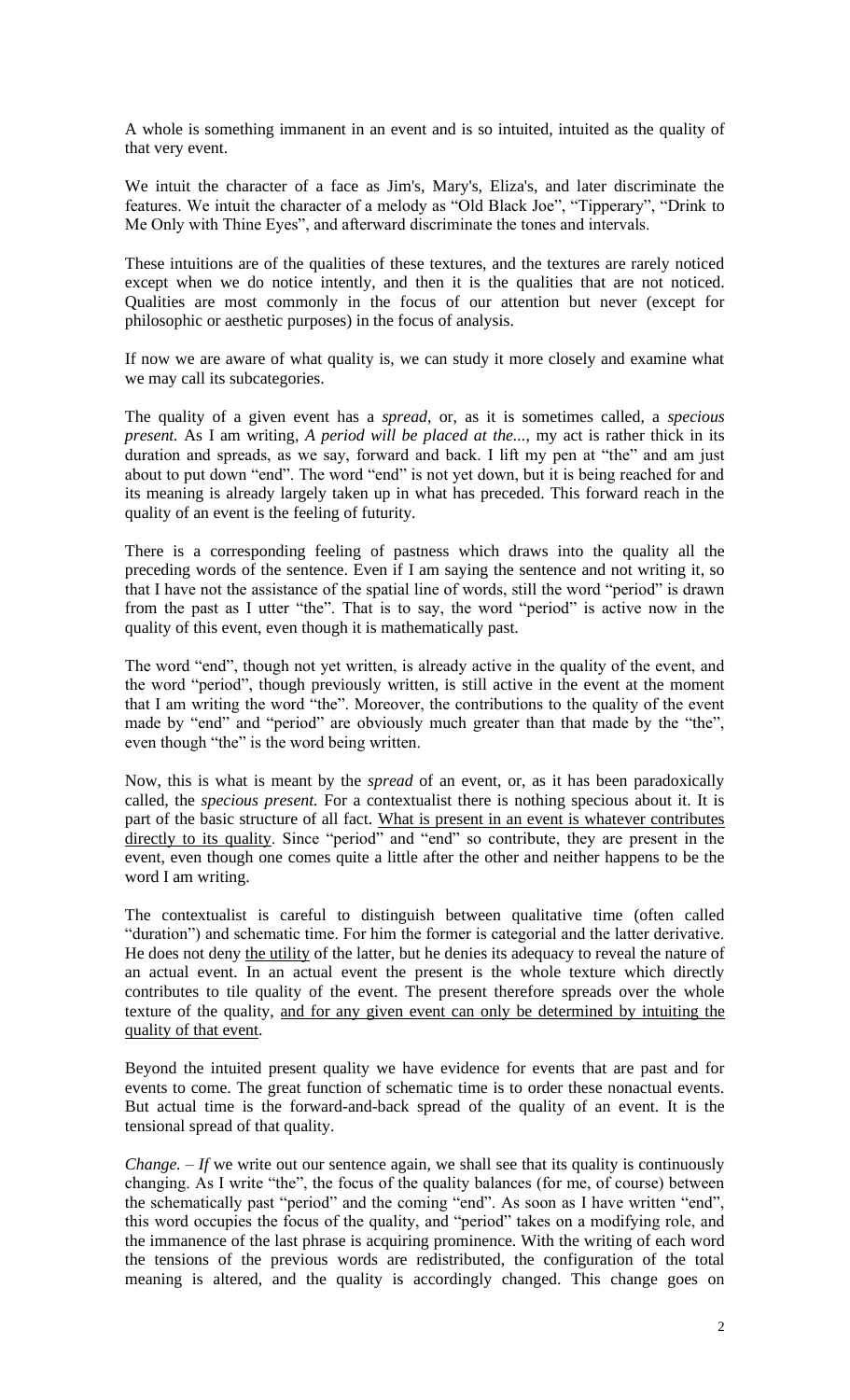continuously and never stops. It is a categorical feature of all events; and, since on this world theory, all the world is events, all the world is continuously changing in this manner. Absolute permanence or immutability in any sense is, on this theory, a fiction, and its appearance is interpreted in terms of historical continuities which are not changeless.

Returning to our sentence, and taking it this time as completed, we may find that the event of writing it was almost completely fused. This will be the result if our attention was completely concentrated on the meaning, which would entail that the writing was entirely mechanical and that the separate words were not separately noticed. The words and the writing of them and whatever else was involved would then have been completely fused in the quality of the total meaning. This is not an uncommon experience. It is our commonest way of reading. We tend not to notice the experience, however, because when we begin to notice it we begin to analyze and to break down fusion. As soon as individual words are noticed, the event quality of the sentence becomes integrated into the qualities of the details, which are more or less fused into the total event quality. But some fusion must remain in the quality of the event; otherwise the event would break apart and we should have not a single event, but two quite unconnected events.

Whatever is simple and unified in experience, therefore, is the result of fusion. It is not a mere psychological affair. It reflects the active structures of textures,

(Contextualism is the only theory that takes fusion seriously. In other theories, it is interpreted away as vagueness, confusion, failure to discriminate, muddledness.)

A texture is made up of strands and it lies in a context. There is, moreover, no very sharp line between strands and context, because it is the connections of the strands which determine the context, and in large proportion the context determines the qualities of the strands. But by way of definition we may say that whatever directly contributes to the quality of a texture may be regarded as a strand, whereas whatever indirectly contributes to it will be regarded as context.

Let us write out our sentence once more: *A period will be placed at the end of this sentence.* Let us keep the event quality somewhat diffused so that the articulations of the sentence into phrases and words will be felt. Then let us take the phrase "at the end" for consideration. This phrase with the other three ("A period", "will be placed", "of this sentence") are details of the total sentence with integrated meanings or relatively fused qualities of their own and as such are textures in their own right. They are textures defined by the fused meanings of the phrases.

Now, with the phrase "at the end" taken as a texture, we may roughly say that its strands are "at", "the", and "end", and that its context is the other three phrases of the sentence. The meanings of "at", "the", and "end" contribute directly to the total meaning of the phrase. But the total meaning of the phrase depends also on the connections of these strands with outlying words and phrases which indirectly enter into the meaning of the phrase and constitute its context. The particular meaning of "end", for instance, in this phrase is determined by connections, partly grammatical and partly of other sorts, with the already written "period" on the one side and the about-to-be written "sentence" on the other. These contextual connections are gathered up into the word "end", which contributes them as a group to the meaning of the whole phrase. Even the little word "the" has a strong forward reference to a definite point in the near future, a point which reciprocally has a backward reference as part of the context to the meaning of the total phrase. Change "the" to "some" and notice what happens to the meaning of the phrase. It implies that *this* sentence may not have a period. It demands that the coming "this" in the phrase "of this sentence" should also be changed to "some", showing up a close connection between "the" and "this". It threatens to change the quality of the meaning of the phrase from what we call sense into what we call nonsense.

This sort of experimentation shows the sort of thing a strand is. It is a contributing detail in a texture, but it also reaches out into a context and brings some of the quality of the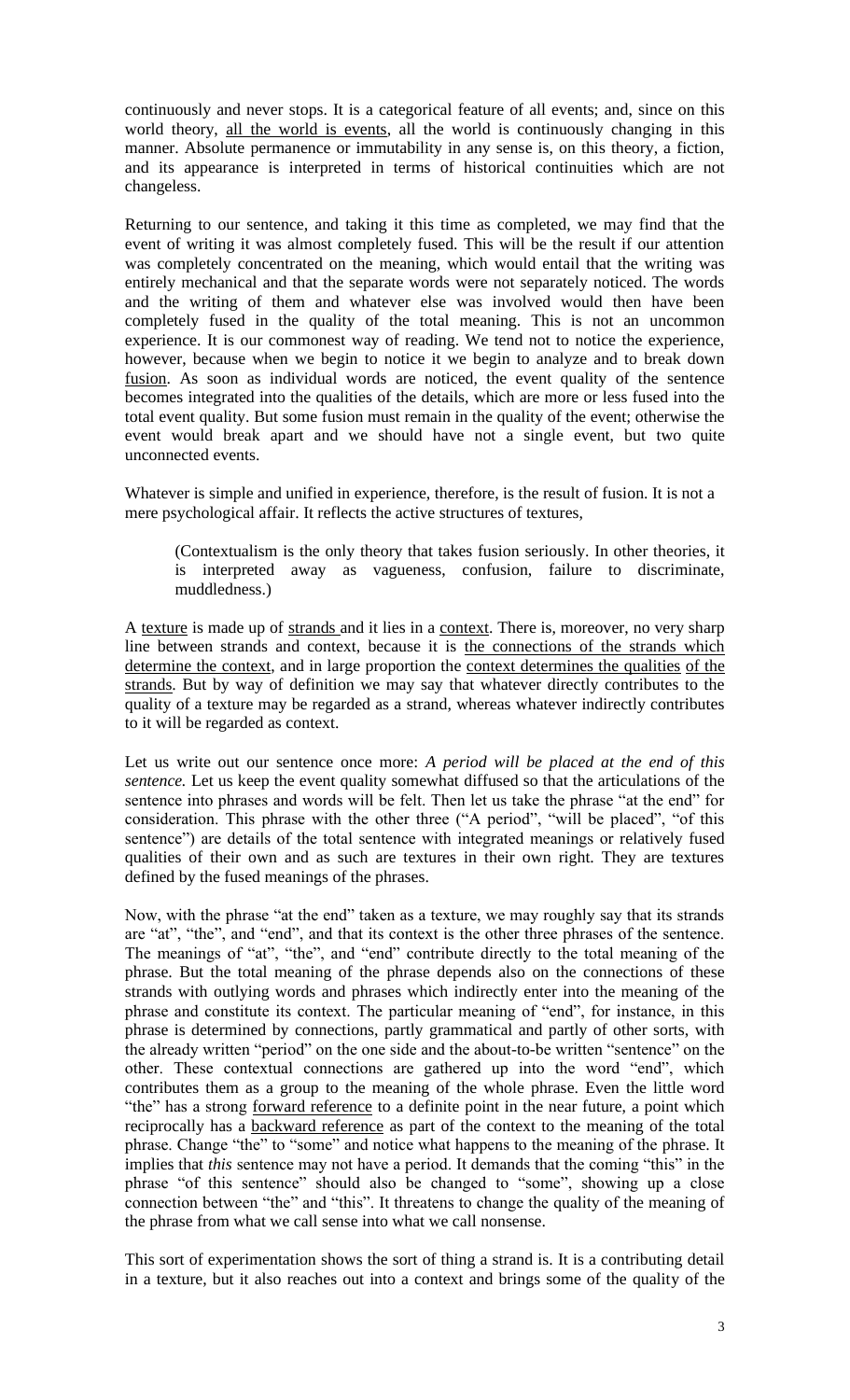context into the texture. It shows that too sharp a line cannot be drawn between texture, strand, and context. It constitutes incidentally a running demonstrative criticism of the method of element analysis, and of the analytical theories generally. For contextualism, element analysis is intrinsically distortive.

We see also, what has come out in another way earlier, that context, texture, and strand are relative to one another. If the phrase "at the end" is taken as a texture, the surrounding phrases are context and the included words are strands. But if the whole sentence is taken as a texture, then the still wider references become context and the phrases of the sentence become strands. If a single word like "the" becomes a texture, then the words "at" and "end" become its context and its letters and phonetic and grammatical constituents become its strands. And so on.

What is the actual structure of an event, however, is ultimately determined by its qualitative structure. If the quality of the event of writing the sentence is taken up in the meanings of the sentence as a whole and the articulated meanings of its phrases, which seems to have been the case when I last wrote it, then in that given event a single word would not function as a texture at all, and the word's potential alphabetical and phonetic constituents would function only as context. This point has important analytical consequences, which we shall immediately consider. Here I am merely indicating that the relativity of context, texture, and strand is itself relative to the actual qualitative structure of a given event. The qualitative structure of an event is for that event final, whatever potentialities for the qualities of other events it may have within it.

Let us proceed, now, to the important analytical consequences of the things we have just been saying. The implications here are revolutionary from the standpoint of the analytical theories, formism and mechanism. In these theories it is assumed that any object or event can be analyzed completely and finally into its constituents.

This assumption is categorially denied by contextualism; for according to its categories there is no final or complete analysis of anything. The reason for this is that what is analyzed is categorially an event, and the analysis of an event consists in the exhibition of its texture, and the exhibition of its texture is the discrimination of its strands, and the full discrimination of its strands is the exhibition of other textures in the context of the one being analyzed – textures from which the strands of the texture being analyzed gain part of their quality. In the extended analysis of any event we presently find ourselves in the context of that event, and so on from event to event as long as we wish to go, which would be forever or until we got tired. The quality of an event is the fused qualities of its strands, and the qualities of its strands come partly out of its context, and there we are outside the event. All contextualistic analysis has this sheering effect. As we work down into the constituents of a texture, we presently find ourselves in textures quite different from the one from which we started, and somewhere in its context.

We start to analyze our sentence, and we exhibit the articulation of its phrases; and then we analyze the words into their sounds and letters; then the sounds into their timbre constituents; then their timbre constituents into vibration correlates; then vibrations into the characters of waves; then waves into mathematical coordinate systems. And so on. Each of these steps does have a bearing on our original sentence. But long ago our analysis has come out from under the immediate texture of the original event and even from under the textures of its immediate context. And so with the analysis of any event. As we analyze a texture, we move down into a structure of strands and at the same time sheer out into its context. A bottom is thus never reached. For the support of every texture lies in its context. This support is as extensive as you wish, but you never reach the end of it.

It follows, moreover, that there are many equally revealing ways of analyzing an event, depending simply on what strands you follow from the event into its context. At each stage of your analysis (that is, in each new texture into which you have been led), this choice of what strand to follow comes up again, and every strand is more or less relevant. Hence, the contextualist rather disparages analysis for analysis' sake. What is the good of it, except as the mere fun of paddling about in the ocean of things? Serious analysis for him is always either directly or indirectly practical (whence the term "pragmatism"). If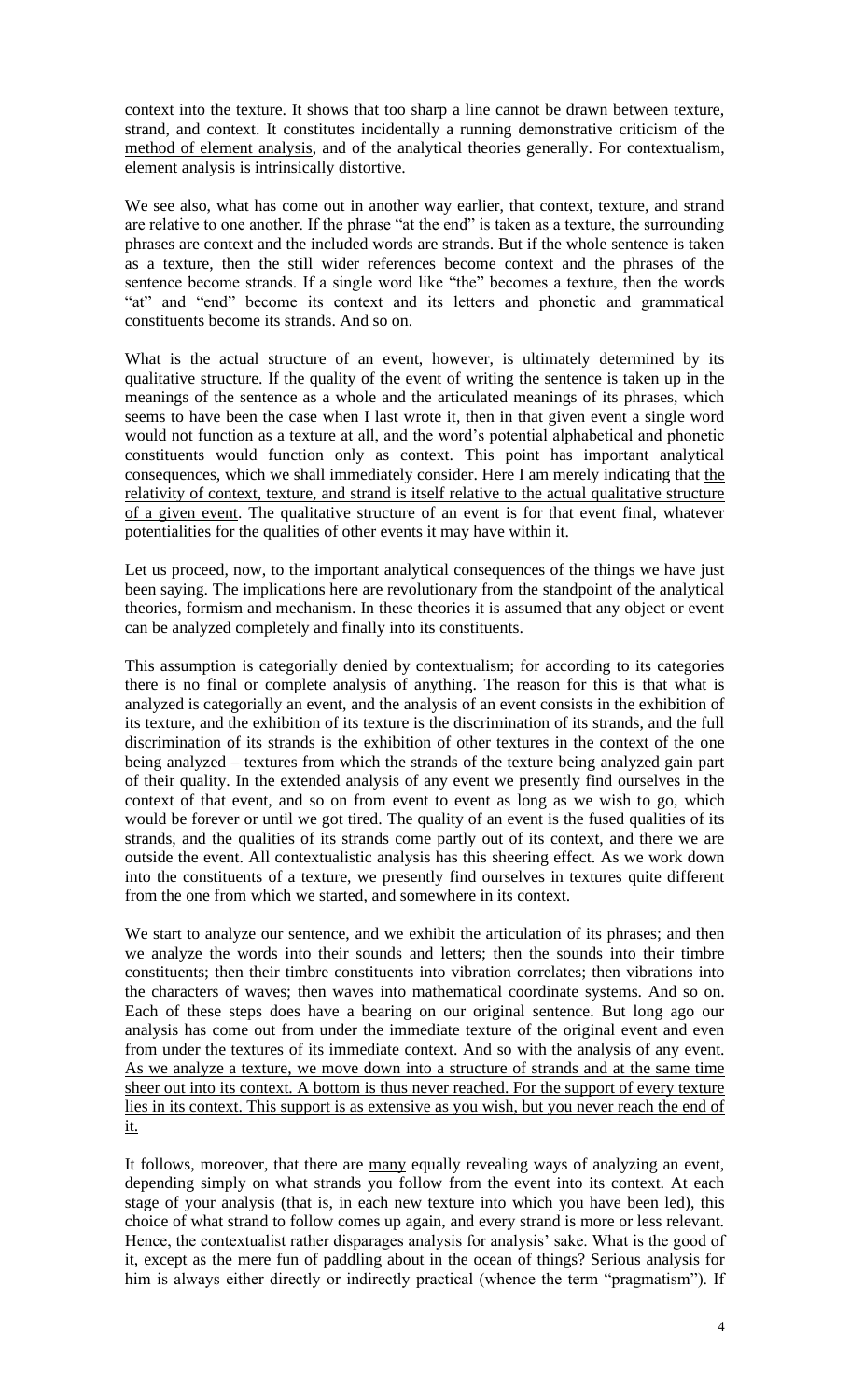from one texture you wish to get to another, then analysis has an end, and a direction, and some strands have relevancy to this end and others not, and the selections of strands to follow are determined from stage to stage, and the enterprise becomes important in reference to the end. But there is no importance in analysis just for analysis.

Contextualism is accordingly sometimes said to have a horizontal cosmology in contrast to other views, which have a vertical cosmology. There is no top nor bottom to the contextualistic world. In formism or mechanism or organicism one has only to analyze in certain specified ways and one is bound, so it is believed, ultimately to get to the bottom of things or to the top of things. Contextualism justifies no such faith. There is no cosmological mode of analysis that guarantees the whole truth or an arrival at the ultimate nature of things. On the other hand, one does not need to hunt for a distant cosmological truth, since every present event gives it as fully as it can be given. All one has to do to get at the sort of thing the world is, is to realize, intuit, get the quality of whatever happens to be going on. The quality of blowing your nose is just as cosmic and ultimate as Newton's writing down his gravitational formula.

The fact that his formula is much more useful to many more people doesn't make it any more real.

References of strands. – So now we come to the third category of texture, references. These references consist simply of the strands more intimately considered.

i. The simplest and basic reference may be called *linear.* All the references of strands so far talked about have been of this sort. A linear reference has a point of *initiation,* a transitive *direction,* and achieves an ending or *satisfaction.* Every word in our sentence is a bundle of such references. We have already followed out some of these in the words "end" and "the". For instance, one of these linear references initiated by "end" (in "at the end of this sentence") reached forward and achieved satisfaction in "sentence". It was the reference answering to the implied question, "End of what?" With the completion of "sentence", we knew "of what" and the reference was satisfied, and that strand terminated. And note the transitive direction with the implied doubleheadedness or before-and-afterness of the reference. From "end" this reference pointed forward to a satisfaction, from "sentence" backward to an initiation, but at any intervening stage such as the writing of the word "this" it pointed both ways.

The linear reference is intrinsically a forward-and-back, future-and-past, initiation-andsatisfaction activity. This doubleheadedness is contained in the very category of the specious present, for it is just this polarity that affords the spread of texture, just this that spreads immediacy. Let the backward reference go, and a texture shrinks to a mere cross section and threatens to disappear in a temporal slice that is not even clearly definable.

A linear reference is a transition from an initiation to a satisfaction with a continuous intervening spread pointing both forward and back.

A *convergent* reference is a complex linear reference in which there are either several initiations converging upon one satisfaction or several satisfactions derived from one initiation. This is the contextualists' description of the common experience of similarity.

(The principle that nothing can come from nothing is not accepted by contextualism.)

Return to our sentence. The letter "e" was there repeated seven times. We probably had not noticed it. If now we notice it, we shall see that these seven letters stand out and gather together. They may do so in two ways. If we are looking for them, we have an initiated reference from which we derive seven satisfactions. But if they spontaneously impress us with their identity, then we have seven initiations converging upon one satisfaction.

The important thing to notice is that for the contextualist these letters are not intrinsically